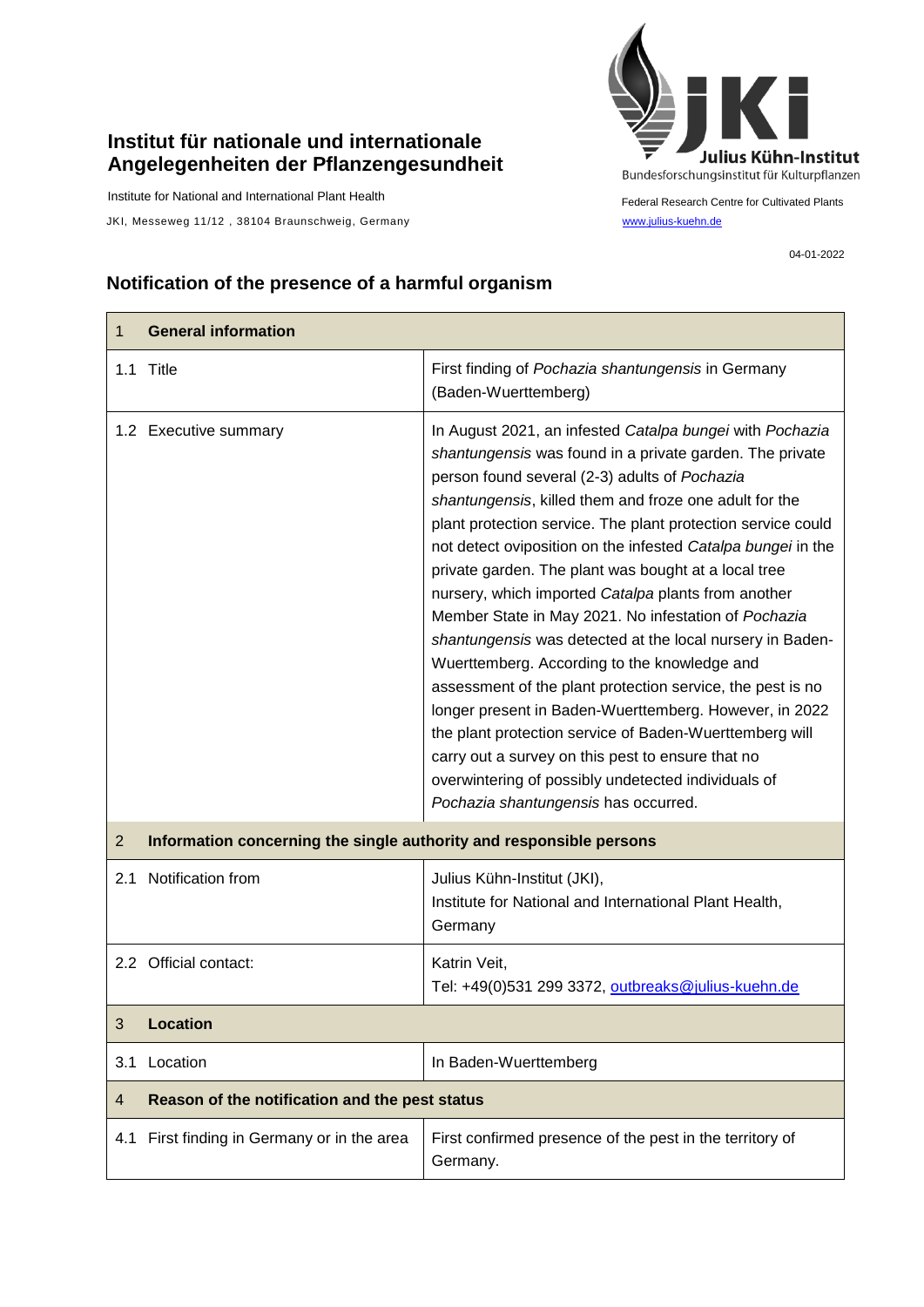|     | 4.2 Pest status of the area where the<br>harmful organism has been found<br>present, after the official confirmation.                 | Other: Status under determination                                                                                                                                                                                                                                      |  |
|-----|---------------------------------------------------------------------------------------------------------------------------------------|------------------------------------------------------------------------------------------------------------------------------------------------------------------------------------------------------------------------------------------------------------------------|--|
|     | 4.3 Pest status in Germany before the<br>official confirmation of the presence, or<br>suspected presence, of the harmful<br>organism. | Absent: no pest records                                                                                                                                                                                                                                                |  |
|     | 4.4 Pest status in Germany after the<br>official confirmation of the presence of<br>the harmful organism.                             | Other: Status under determination                                                                                                                                                                                                                                      |  |
| 5   | Finding, sampling, testing and confirmation of the harmful organism                                                                   |                                                                                                                                                                                                                                                                        |  |
| 5.1 | How the presence or appearance of<br>the harmful organism was found.                                                                  | Information submitted by professional operators,<br>laboratories or other persons.                                                                                                                                                                                     |  |
|     | 5.2 Date of finding:                                                                                                                  | 23-08-2021                                                                                                                                                                                                                                                             |  |
|     | 5.3 Sampling for laboratory analysis.                                                                                                 | 25-08-2021                                                                                                                                                                                                                                                             |  |
|     | 5.4 Name and address of the Laboratory                                                                                                | Landwirtschaftliches Technologiezentrum Augustenberg<br>(LTZ) - Referat 33<br>Neßlerstraße 25<br>76227 Karlsruhe<br>Germany                                                                                                                                            |  |
|     | 5.5 Date of official confirmation of the<br>harmful organism's identity.                                                              | 09-11-2021                                                                                                                                                                                                                                                             |  |
| 6   | Infested area, and the severity and source of the outbreak in that area                                                               |                                                                                                                                                                                                                                                                        |  |
| 6.1 | Characteristics of the infested area<br>and its vicinity.                                                                             | Open air - other: private garden<br>Plant already planted, not to be reproduced or moved                                                                                                                                                                               |  |
|     | 6.2 Host plants in the infested area and its<br>vicinity                                                                              | Catalpa bungei                                                                                                                                                                                                                                                         |  |
| 6.3 | Infested plant(s), plant product(s) and<br>other object(s).                                                                           | Catalpa bungei (1 pce)                                                                                                                                                                                                                                                 |  |
|     | 6.4 Severity of the outbreak.                                                                                                         | The private person found several (2-3) adults of Pochazia<br>shantungensis, killed them and froze one adult for the<br>plant protection service. The plant protection service could<br>not detect oviposition on the infested Catalpa bungei in the<br>private garden. |  |
|     | 6.5 Source of the outbreak                                                                                                            | The plant originates from another Member State and was<br>delivered to a local nursery in Baden-Wuerttemberg in<br>May 2021. However, the plant protection service has no                                                                                              |  |